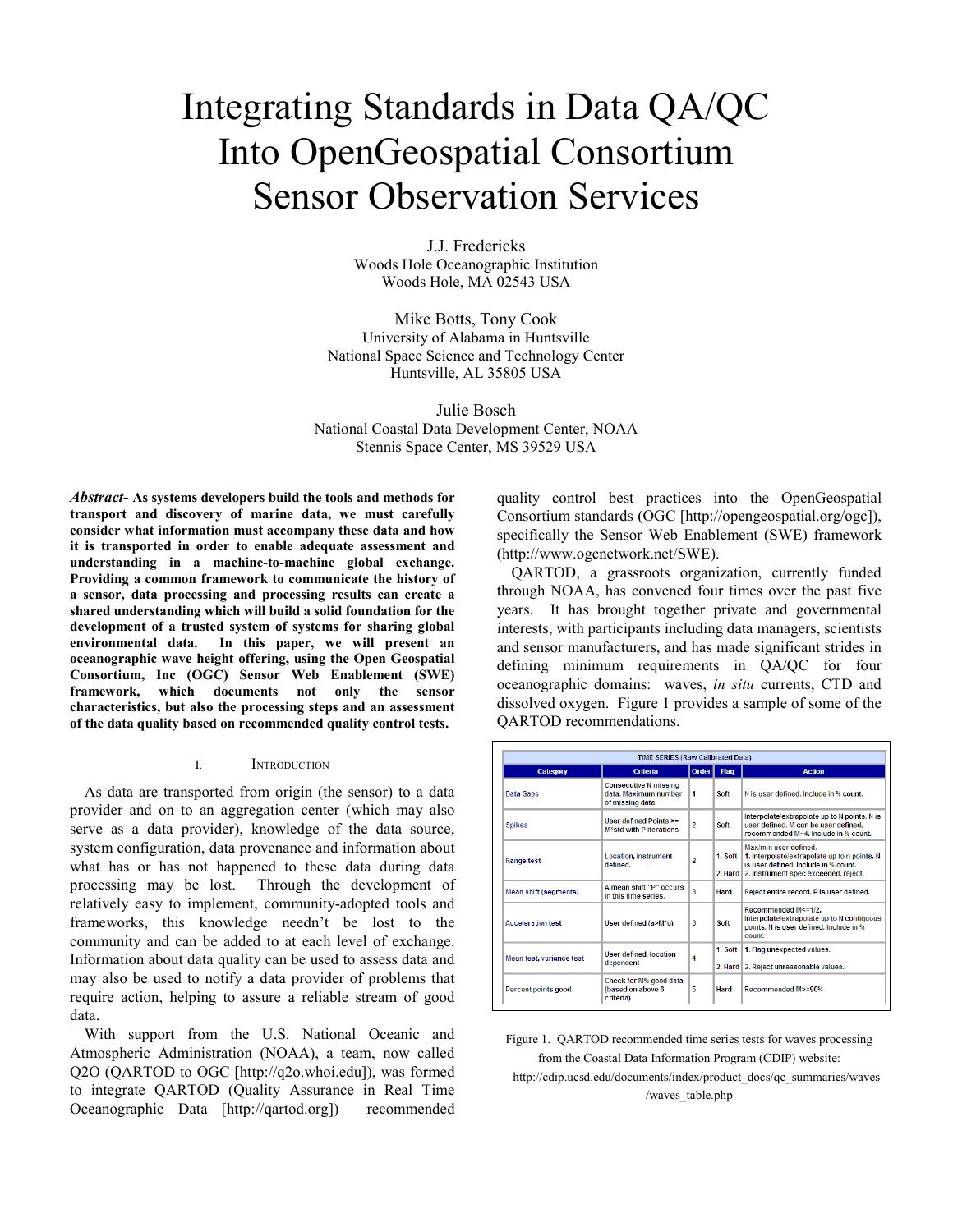The OGC approach, a consensus based development of publicly available standards to "geo-enable the web," enables the development of a broad range of tools by many developers because it is standards based. The selection of SWE, and specifically Sensor Modeling Language (SensorML), seemed a perfect match for *in situ* sensor networks, because it is specifically designed to describe how observable properties (such as water velocity or pressure) are transformed into an observation (such as wave height).

Sensor Observation Service (SOS) is an OGC standard which enables retrieval of data and metadata from sensors and sensor systems. Whether from *in situ* sensors (e.g., water monitoring) or dynamic sensors (e.g., satellite imaging), measurements made from sensor systems contribute most of the geospatial data by volume used in geospatial systems today. The SOS is the intermediary between a client and an observation repository or near real-time sensor channel. Clients can also access SOS to obtain metadata information that describes the associated sensors, platforms, procedures and other metadata associated with observations. Sensor Observation Service (SOS) is one piece of the

larger OGC Sensor Web Enablement (SWE) initiative. The goal of SWE is to enable all types of Web-accessible sensors to be accessible and, where applicable, controllable via the Web.

SOS has three mandatory "core" operations: GetObservation, DescribeSensor, and GetCapabilities. The GetObservation operation provides access to sensor observations and measurement data via a spatio-temporal query that can be filtered by phenomena. The DescribeSensor operation retrieves detailed information about the sensors and processes generating those measurements. The GetCapabilities operation provides the means to access SOS service metadata.

The Martha's Vineyard Coastal Observatory (MVCO [http://www.whoi.edu/mvco]), owned and operated by the Woods Hole Oceanographic Institution (WHOI), provided the test bed for the first part of the Q2O project, returning the GetCapabilities, DescribeSensor and GetObservation responses for real time offerings of waves every twenty minutes. Wave parameters are computed using an acoustic Doppler current meter, deployed at the 12m isobath continuously measuring pressure and horizontal velocity at 2 Hz. SensorML instances and SOS offerings were developed, describing the sensor characteristics, system provenance and lineage, and the computation of the derived wave height parameters. Quality control tests recommended by the Waves Team of QARTOD (Fig. 1) were implemented and reported through the SWE offerings.

The implementation of the SOS GetCapabilities, DescribeSensor and GetObservation methods demonstrate a means for discovery of the sensor characteristics and lineage, the processing steps taken to produce the observations from the sensor output, and serve the observational data along with the QA/QC flags associated with the various tests

implemented at the MVCO. Multiple offerings exist, each generated from one data stream and the associated SensorML process chain. Examples include GetObservation offerings which provide all the data, or one that only provides waves computed from pressure, or only waves computed from pressure and velocity (PUV), or only data that has a "passed" value for the relevant data quality flag in its corresponding observation. Terms and definitions for QC tests, processing methods and input, output and parameters for each of the tests have been developed and registered, enabling resolvable definitions to be linked within the SensorML instances.

The systems described are built to enable machine-tomachine interoperability by providing both syntactic and semantic standards in accessing the observations and the information about the system, from observables to system output.

# II. DEFINING YOUR SYSTEM

Each system is composed of a number of SensorML files, including one that defines the relationships within the system. That top-level SensorML file (ADCP\_Chain, in Fig. 2) links sensor and lineage descriptions, the process components (each represented by its own SensorML file), and the input and output of each of the processing steps. Data are created as csv text files and wrapped in the contentrich SensorML, as part of the return from GetObservation.



Figure 2. Each system documents input to the system, a description of the components (both the sensor and processing components) and its output.

In SensorML, all components are modeled as processes. This includes components normally viewed as hardware, including transducers, actuators, and processors. The building blocks of a SensorML description are ProcessChain, System, ProcessModel, and Component. ProcessChain and ProcessModel refer to non-physical composite and atomic processes, respectively. System and Component refer to actual physical instrumentation, where System is a composite system and component is an atomic sensor.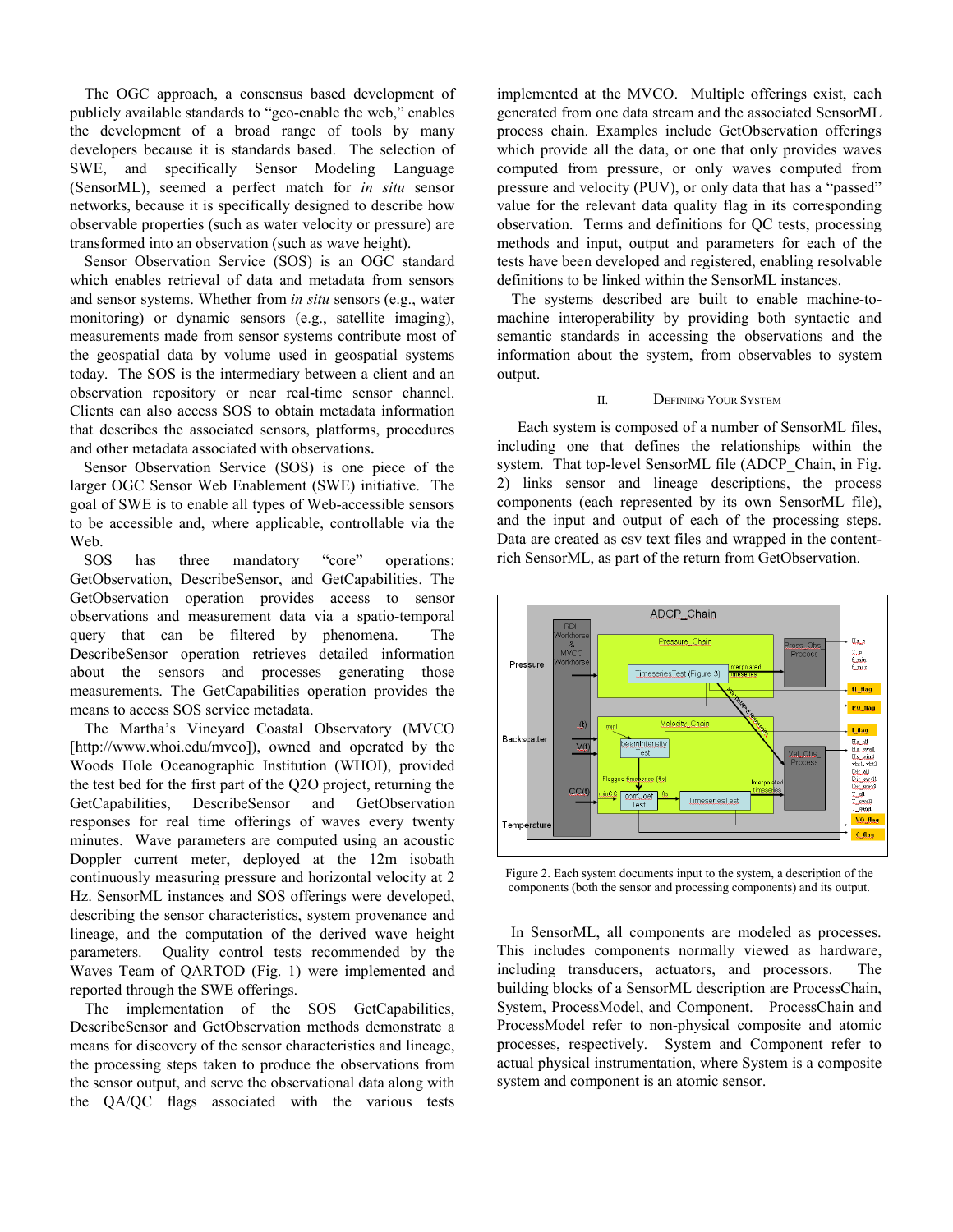Below is a list of SensorML documents used to describe the MVCO system as shown in Figures 2 and 3.

• ADCP\_Chain - The main ProcessChain, which pulls everything together to describe the system.

## Sensor Descriptions

- RDI\_Workhorse\_1200.xml A general SensorML description of the TRDI instrument, describing the sensor and its capabilities. It points to references from the manufacturer and can be used by anyone who is using an TRDI\_Workhorse 1200.
- MVCO\_Workhorse\_1200.xml SensorML description entailing specific details about the data, and the ProcessModels that operate on individual data points. It describes the set up at the MVCO and specifies particulars, like sampling frequency, reporting frequency, and burst length. It also refers to operational points of contact and time-stamped events that occur which may affect the quality of your observation (like a failed pressure port and its replacement, or a cleaned ADCP face).

The general tests include:

- TimeContinuityTest Test to make sure data meet time continuity requirements. This test operates on a time series of data.
- RangeSeriesTest Test to determine if a data point lies between an upper and lower bound, operating on a data series
- RangeTest The atomic ProcessModel for range checking a single point
- MinThresholdSeriesTest Like RangeTest, but only operates on a lower bound, operating on a data series.
- MinThresholdTest The atomic ProcessModel for testing if a data value exceeds a lower bound
- SpikeTest ProcessChain for a SpikeTest
- InterpLinear The atomic Process for interpolating over-flagged values in a time series of data

The Process Chain includes:

Pressure\_QC\_Chain - General ProcessChain for Pressure QC on time series before computing waves statistics

- Velocity\_QC\_Chain General ProcessChain for Velocity time series data before computing waves statistics
- Pressure\_OC\_Chain\_Values ProcessChain for Pressure time series data with parameters (values) configured for MVCO setup (how we get the parameters such as min/max pressure values in the range check, etc.)
- Velocity QC\_Chain\_Values ProcessChain for Velocity time series data with parameters (values) configured for MVCO setup
- Pressure Obs Process Chain that generates a number of observable properties (waves from pressure record, using linear wave theory [1]) using the cleaned, interpolated time series that is output from Pressure\_QC\_Chain
- Velocity Obs Process Chain that generates a number of observable properties (waves from PUV analysis [2]) from the cleaned, interpolated time series that is output from Velocity OC\_Chain
- TimeSeriesChain ProcessChain composed of several individual processes that perform timerelated QC checks on the Pressure and Velocity Series (Figure 3)



Figure 3. Each test must be defined in SensorML with input and output and test parameters and output Boolean flags, when appropriate.

The process components must each define inputs, associated processing parameters, and outputs with QC flags generated by the recommended tests. For example, the MinThresholdSeriesTest has input of a time series, either velocity or pressure in the MVCO instance. It also has an associated parameter, the minimum percent good allowed to pass the QC test; and it has output of the original flagged data and a flag (pass or fail) indicating the Boolean result of the test. The output of this process (PercentGood test) is the input to InterpLinear.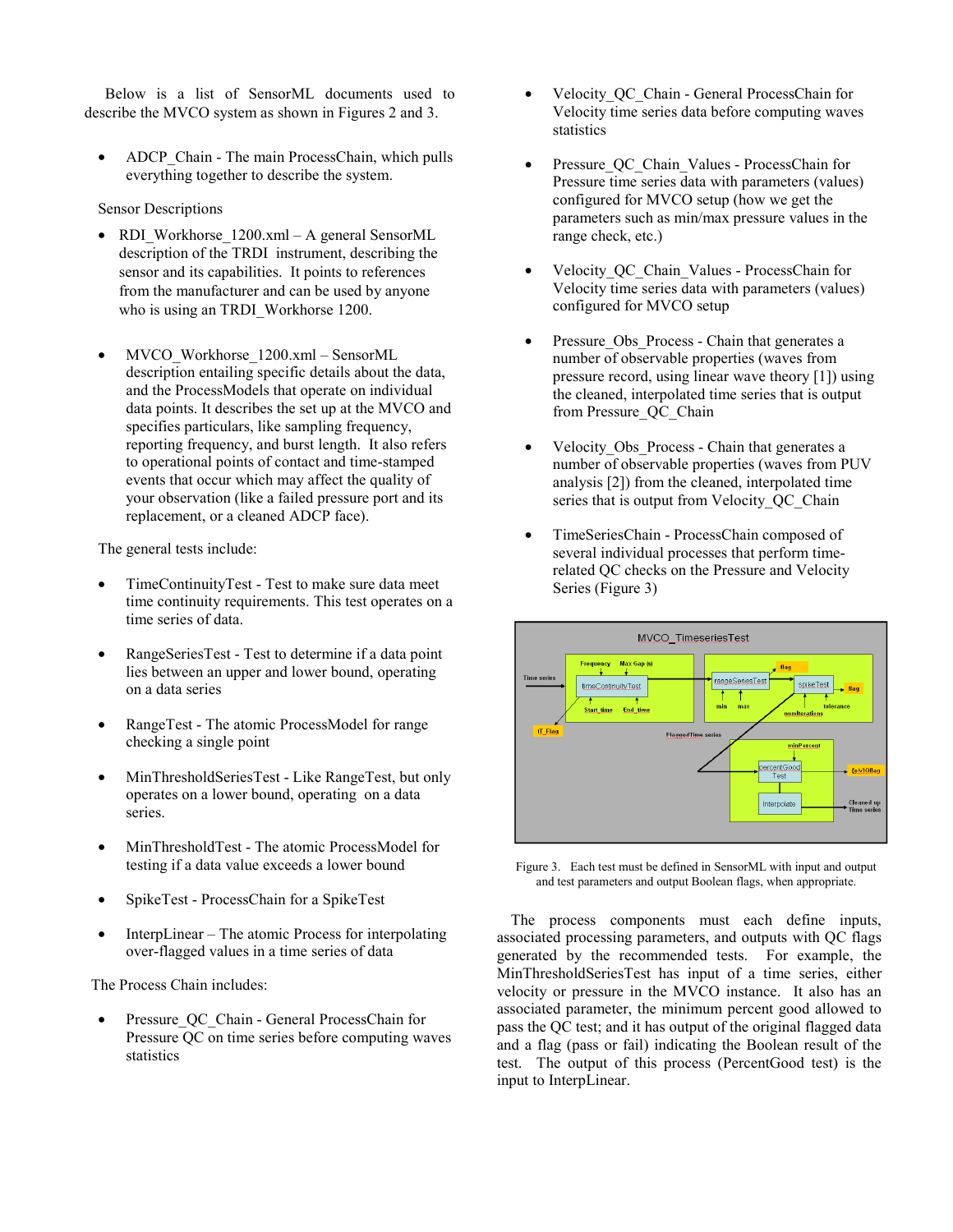Each of the process components describes something that happens to the observations. The ability to harvest the information that describes the sensor characteristics and its lineage, the processing steps, the input parameters associated with the processing, and QC flags relating to the tests enables a system aggregating the observations to evaluate the data quality and what further processing may be required.

Flags are used to convey data quality. Flags are defined in a code-space which associates a flag's value with a particle definition. In the Q2O Project, QC flags are based on a simple pass or fail result of a test or series of tests, and the pass or fail flags are encoded by a 1 or 0, respectively. Compared to many QC flag sets for oceanographic data, this is only a basic reference, but it is designed to be related to the specific tests and test parameters, as they relate to real time data. The evaluation of how the test results may reflect the overall quality of the data can be defined through program or project specifications.

For example, the ARGO Program uses the following quality flags:

- $0 = No$  quality control was performed
- $1 = QC$  was performed; good data
- $2$  = Probably good data,

but value may be inconsistent with statistics

- 3 = Probably bad data
	- (spikes, gradients,…if other tests passed)
- $4 =$ Bad data, impossible values (out of scale, ...)
- $5 =$  Value modified during quality control
- 8 = Interpolated value
- $9$  = Missing value

The Q2O flags can be related to those broader flag sets through the development of relationships mapped in ontologies [3]. Through this development, the Q2O flag for "pass  $= 1$ " can be mapped as equivalent to the ARGO flag "1 = QC was performed; good data" and may be mapped as closely similar to  $2$  = Probably good data, but value may be inconsistent with statistics." The use of codespace offers the opportunity to automate the data quality mapping, where common definitions are used, e.g., the MVCO failed test can be mapped to the Q2O failed test value through ontology.

Additonal SWE protocols include the Sensor Planning Service (SPS), which defines an API for tasking Sensor Systems. The Sensor Alert Service (SAS) is an API for publishing and subscribing to alerts from sensors, for example a failed test. The ultimate vision of SWE is to define and approve the standards foundation for "plug-andplay" Web-based sensor networks. Used in conjunction with these other OGC specifications, the SOS provides a broad range of interoperable capability for discovering, binding to and interrogating individual sensors, sensor platforms, or networked constellations of sensors in real-time, archived or simulated environments.

### III. DEFINING YOUR TERMS

Each term referenced in the SensorML, from the input observables to the output definitions, should reference a meaningful, resolvable definition. The initial Q2O and MVCO vocabularies are registered at the Marine Metadata Interoperability Project (MMI [http://marinemetadata.org]) vocabulary registry (http://mmisw.org/or). The registry provides a unique resolvable Uniform Resource Locator (URL) for each term. Existing terms and definitions are referenced wherever possible. We have encouraged manufacturers to register the terms that define their sensors and instruments, and have created descriptions to provide guidance on content and style. Caution must be taken when utilizing existing terms to be assured of consistency in meaning. An example of the misunderstanding that can occur with conflicting terms is as follows: the registered climate forecast (cf) definition of water pressure includes a definition in db, while the output of the MVCO system is in cm. This points out the need to determine whether it is appropriate to have units of measure in a definition, when they can be defined in the implementation. However, the main point here is to make certain your definitions really match your implementation.

In developing the Q2O and MVCO vocabularies, an attempt was made for each term to include the same components, listed below:

Id, LongName, ShortName, Definition, Symbol, Reference, Figure(s), Category, Relationship(s), Equation(s), Note(s)

Each component may be populated, but some may not apply. However, those that are essential are the ID, ShortName, LongName and Definition. Some components may contain links to URLs, such as links to figures or equations.

The 'relationship(s)' component is included with the terms to assist in further relationship (ontology) building. The MMI is developing tools to assist in implementing these capabilities and is engaging the oceanographic community to build meaningful mappings amongst the vocabularies.

The Q2O team developed vocabularies which define the QARTOD recommended tests as well as input parameters, QC flags and bibliographic references that may be required to fully describe its process chain. The use of some of these is demonstrated in the MVCO instance. For example, the definition of the Vel\_Obs\_Process is specific to MVCO. It defines how the significant wave height (Hs) is computed at the MVCO. However, this definition includes a link to a URL that is registered as a Q2O reference. In particular, it points to the IAHR [2] paper defining how MVCO computes Hs.

For each of our sets of vocabularies, we set up categories which are reflected in the URLs, once they are registered. Table 1 and Table 2 demonstrate this for the MVCO instances and the Q2O common definitions, respectively.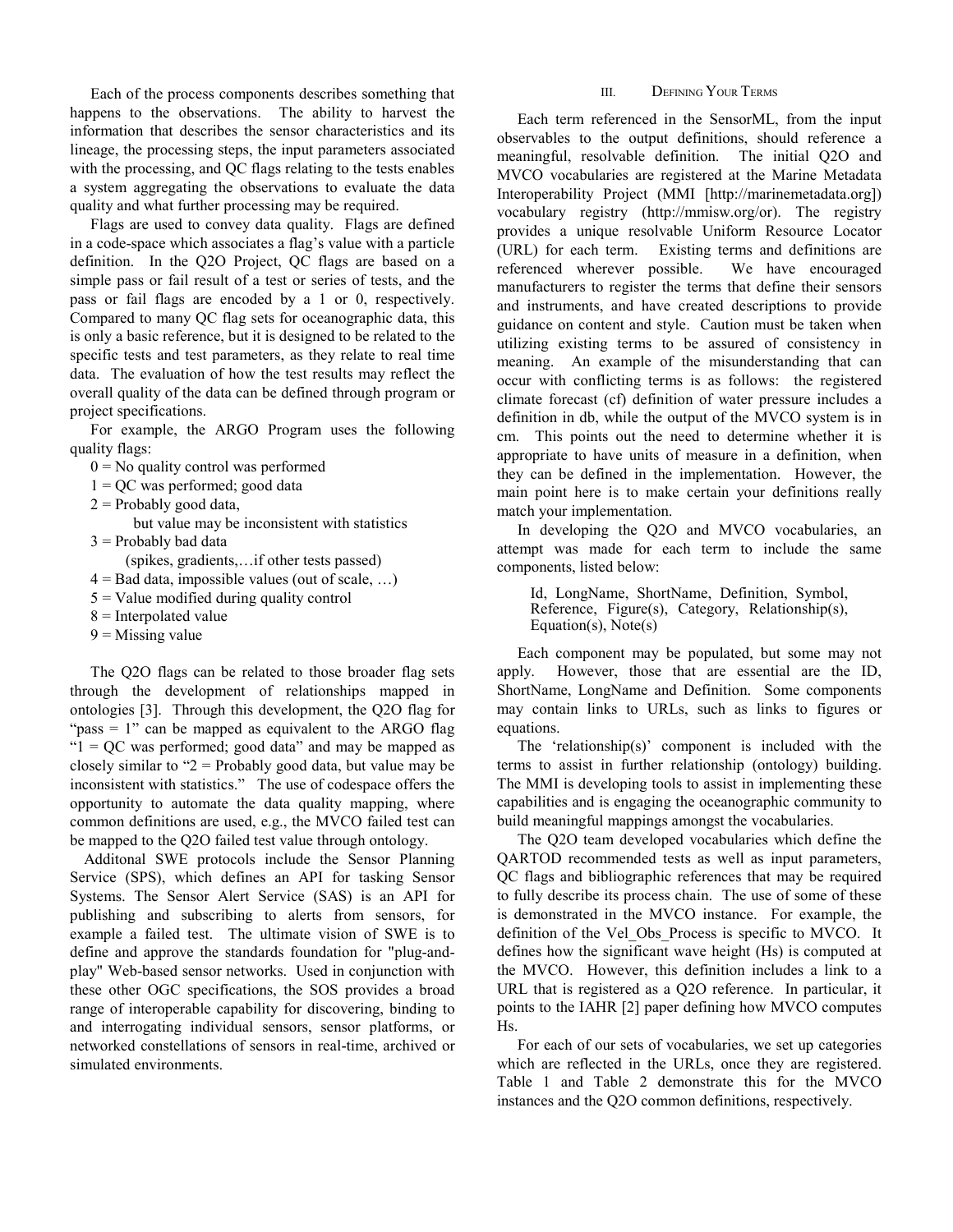# TABLE 1. MVCO Categories

| Category<br>An Example<br>URL                                                                     |
|---------------------------------------------------------------------------------------------------|
| Platform<br>MVCO, 12m Node<br>http://mmisw.org/ont/mvco/platform/12mNode                          |
| Sensor<br><b>ADCP</b><br>http://mmisw.org/ont/mvco/sensor/ADCP                                    |
| Property<br>Seawater_pressure, beamIntensity,<br>http://mmisw.org/ont/mvco/property/beamIntensity |
| Test<br>checkBeamIntensity<br>http://mmisw.org/ont/mvco/test/checkBeamIntensity                   |
| Parameter<br>minimumBeamIntensity<br>http:// /parameter/minimumBeamIntensity                      |
| Flag<br>beamIntensityFlag<br>http://mmisw.org/ont/mvco/flag/beamIntensityFlag                     |
| Process<br>Velocity Obs Process<br>http://mmisw.org/ont/mvco/process/VelocityObsProcess           |

**Category**  *An Example* **URL**

Test *percentGoodTest*  http://mmisw.org/ont/q2o/test/percentGoodTest

Parameter minimumPercentage http://mmisw.org/ont/q2o/parameter/minimumPercentage

Flag Pass mmisw.org/ont/q2o/flag/pass

Reference IAHR\_1989 http://mmisw.org/ont/q2o/reference/IAHR\_1989

# IV. ACCESSING THE MVCO WAVES INSTANCE

The released versions are available from the Q2O website Activities/Deliverables page: http://q2o.whoi.edu/node/116. From the Q2O site, the vocabularies can be browsed and the SensorML files viewed directly, or by using the SOS methods:

GetCapabilities provides system metadata and notifies a client of the observation offerings available. The MVCO instance provides six offerings all from the listed set of SensorML files and one data stream.

DescribeSensor provides sensor characteristics, provenance and lineage, including links to processing and parameter SensorML.

GetObservation for each of the offering provides the data along with a description of the data.

Some offerings include all data, including data that have not passed QA/QC, and the flags that triggered the QA failure. Other offerings include only data that have passed all QA/QC, and do not include the flags in the data stream. The former can be utilized in house by the data provider to trace where data have not met QA/QC, while the latter may be more suitable for public dissemination. How to group and offer the data is at the full discretion of the DataProvider, and not limited by the SOS architecture.

UAH has developed a basic web application, PrettyView for displaying SensorML files in a tabular form (http://vast.uah.edu/SensorMLforms/upload.jsp). This application is still in beta, but supports most of the SensorML constructs in its current form. In addition, the SensorML Editor is a beta application for assisting humans in the construction of SensorML documents:

http://vast.uah.edu/index.php?option=com\_content&view= article&id=149&Itemid=103

# V. NEXT STEPS

Over the next two years, the Q2O team will continue efforts to encode QA/QC into SWE. We have begun work on *in situ* current offerings from an ADCP. In fall 2009, we will begin work on dissolved oxygen and conductivity, temperature and depth (CTD) sensors, continuing into 2010.

The MVCO instance describes processing of the ADCP time series data for the waves processing. Currently, other data providers are working with the UAH members of our team to implement real-time (on-the-fly) processing using